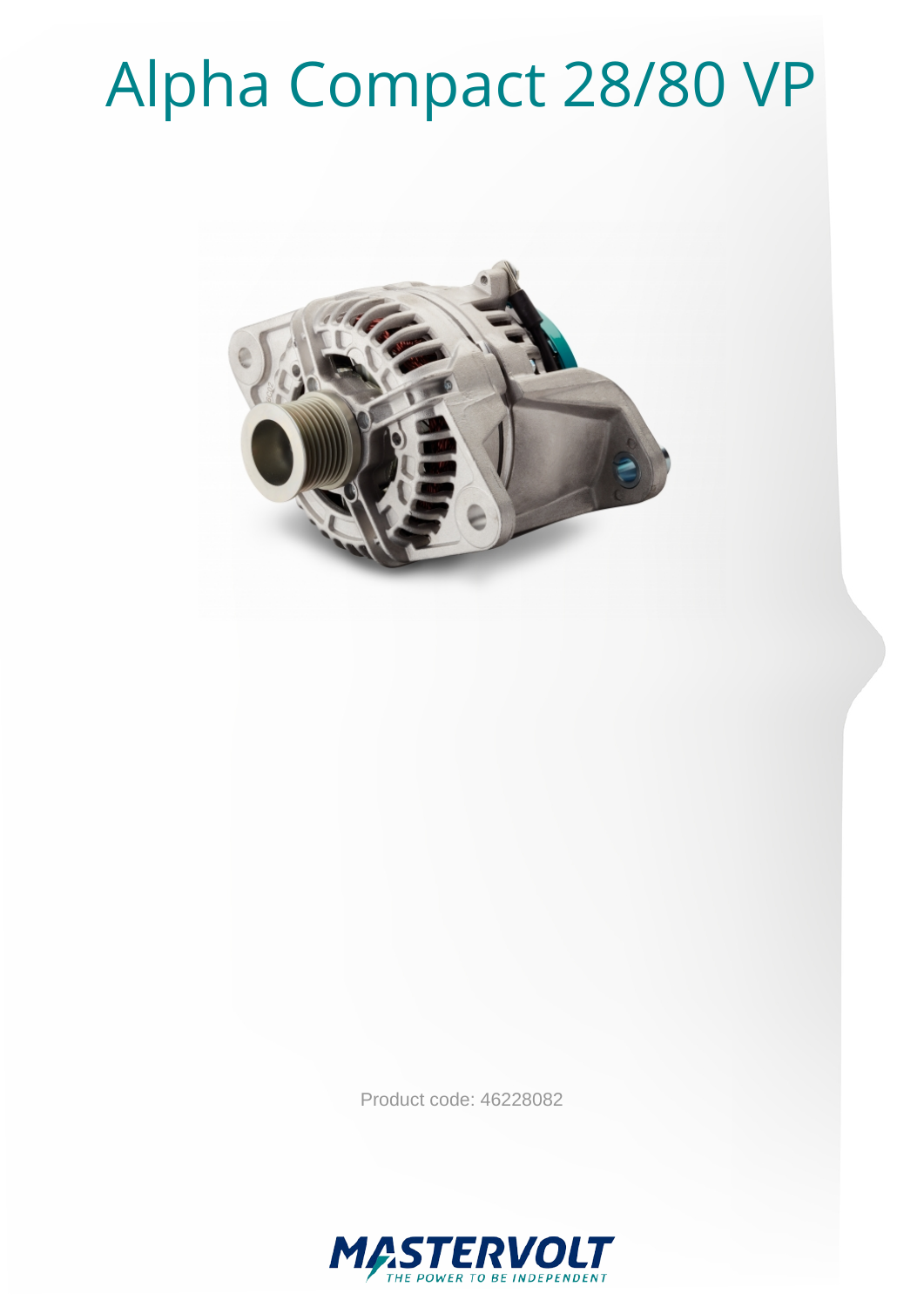Alpha Compact alternators are optimized to deliver continuous high power output in energy storage applications. Combined with our Alpha Pro regulators, they create a high performance, plug-and-play charging solution. This combination is suitable for all battery types, including Lithium Ion.

These automotive style alternators offer many advantages. Most manufacturers offer a second alternator option, better known as PTO or Power Take Off option. This provides a straight-forward way to add an Alpha Compact as a second alternator. Alternatively, the stock alternator can be replaced with an Alpha Compact to obtain a powerful, MasterBus enabled 3-step charger.

#### **High performance plug & play alternators**

Compared to conventional alternators, Alpha Compact offers lower weight, smaller dimensions and reduced fuel consumption. This is made possible by its open construction with double internal fans. An integrated temperature sensor controls the operating temperature.

#### **Models**

The Alpha Compact series consists of 7 models in 12 V and 24 V. The models with suffix " VP" are a perfect fit for Volvo Penta engines. Finding the right alternator for a specific application can be challenging. Please feel free to contact Mastervolt for assistance, we are happy to help you.

#### **Accessories**

The Alpha Compact 14/200 and Alpha Compact VP models are fitted with a multi-groove pulley as standard. Other Alpha Compact models come without pulley. Mastervolt offers a complete range of multi-groove pulleys.

#### **Applications**

Worldwide use in marine, mobile, infrastructure and industrial applications.

#### **Features**

- · Plug and play solution (please note: delivery excluding Alpha Pro III charge regulator).
- · Suitable for high ambient temperatures.
- · Patented magnetic design.
- · Up to 40 % lighter and 25 % more compact than conventional alternators.
- · Up to 30 % lower fuel consumption.
- · High charge current at idle RPM.
- · Cable and electronics protected against oil, moisture and dirt.
- · Wide range of accessories available.
- · Original Equipment quality with full 2 year warranty.